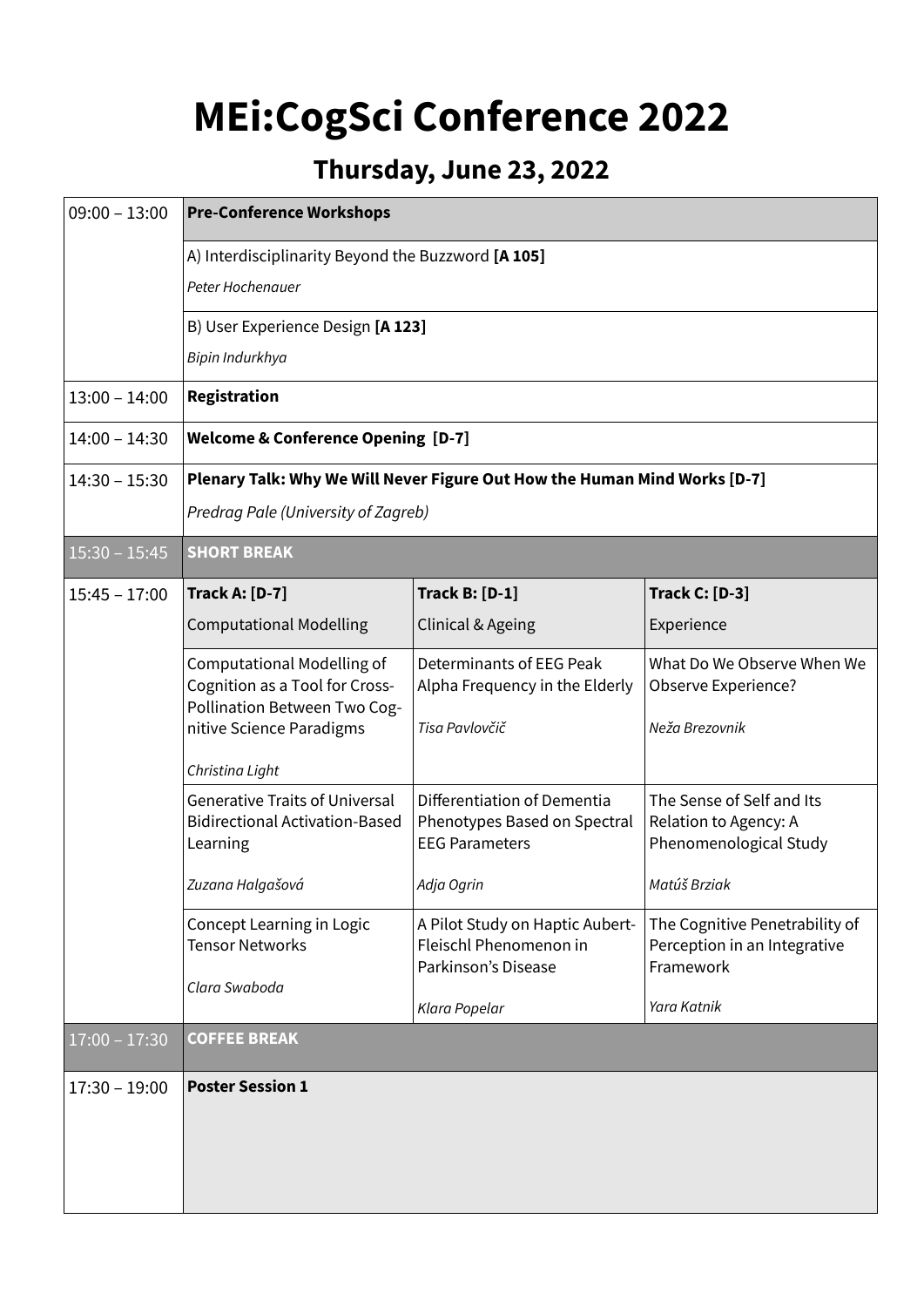## **Friday, June 24, 2022**

| <b>Track A: [D-7]</b>                                                                                                                     | <b>Track B: [D-1]</b>                                                                                                                                                                                                    | <b>Track C: [D-3]</b>                                                                                                       |
|-------------------------------------------------------------------------------------------------------------------------------------------|--------------------------------------------------------------------------------------------------------------------------------------------------------------------------------------------------------------------------|-----------------------------------------------------------------------------------------------------------------------------|
| Stress Management &<br>Well-being                                                                                                         | <b>Clinical Applications</b>                                                                                                                                                                                             | Technology & Society                                                                                                        |
| Employee as a Whole Person:<br>Personal Life and Well-Being<br>Support at Workplace                                                       | <b>Comparison of Negative Effects</b><br>of R- and S-ketamine in Wistar<br>Rats                                                                                                                                          | The Evolution of Techno-Social<br>Systems: From the Clock to the<br>Cyborg                                                  |
| Veronika Stepanova                                                                                                                        | Katja Rašl                                                                                                                                                                                                               | Rohil Jethmalani                                                                                                            |
| <b>Stress Management</b><br>Technology in the Workplace:<br>The Extended Cognition<br>Perspective                                         | Identifying Neurophysiological<br>Markers of Movement Quality<br>Progress in the Context of BCI<br>Post-Stroke Rehabilitation                                                                                            | Privacy Paradox: A Predictive<br>Processing Approach<br>Mateja Kalan                                                        |
| Selma Berbič                                                                                                                              | Lucija Mihic Zidar                                                                                                                                                                                                       |                                                                                                                             |
| The Impact of Breathing<br>Techniques on the Experience<br>of Stress in Adolescents<br>Severin Hutinski                                   | <b>Treating Developmental</b><br>Dyslexia Using tDCS<br>Timotej Savelli                                                                                                                                                  | Refugees' Perceptions of<br>Digital Privacy<br>Eva Dodič                                                                    |
| <b>Review: Mindfulness</b><br>Meditation Techniques and<br><b>Brain Stimulation</b><br>Uršek Slivšek                                      | Phenomena of Parasocial<br>Interaction as the Main<br><b>Element of Stereotypical</b><br>Behaviour and Its Influence on<br>Theory of Mind in Individuals<br>With Autism Spectrum<br><b>Disorders</b><br>Veronika Mattová | Mutual Impact of Politics and<br>AI in a World of Developing<br>Populist and Authoritarian<br>Regimes<br><b>Bilge Timür</b> |
| <b>COFFEE BREAK</b>                                                                                                                       |                                                                                                                                                                                                                          |                                                                                                                             |
| <b>Track A: [D-7]</b>                                                                                                                     | <b>Track B: [D-1]</b>                                                                                                                                                                                                    | <b>Track C: [D-3]</b>                                                                                                       |
| <b>Stress</b>                                                                                                                             | Healthcare                                                                                                                                                                                                               | Internet & Information                                                                                                      |
| Linking Macroscale Resting-<br><b>State Functional Connectivity</b><br>to Acute and Chronic Stress<br>Agata Patyczek &<br>Elias Reinwarth | Future Digital Health Crisis<br>Management and The Covid-19<br>Pandemic<br>Miha Knific                                                                                                                                   | <b>Understanding Opinion</b><br>Formation: A Horizontal Map of<br>Current Epistemological<br>Landscape<br>Emil Zvarík       |
|                                                                                                                                           |                                                                                                                                                                                                                          |                                                                                                                             |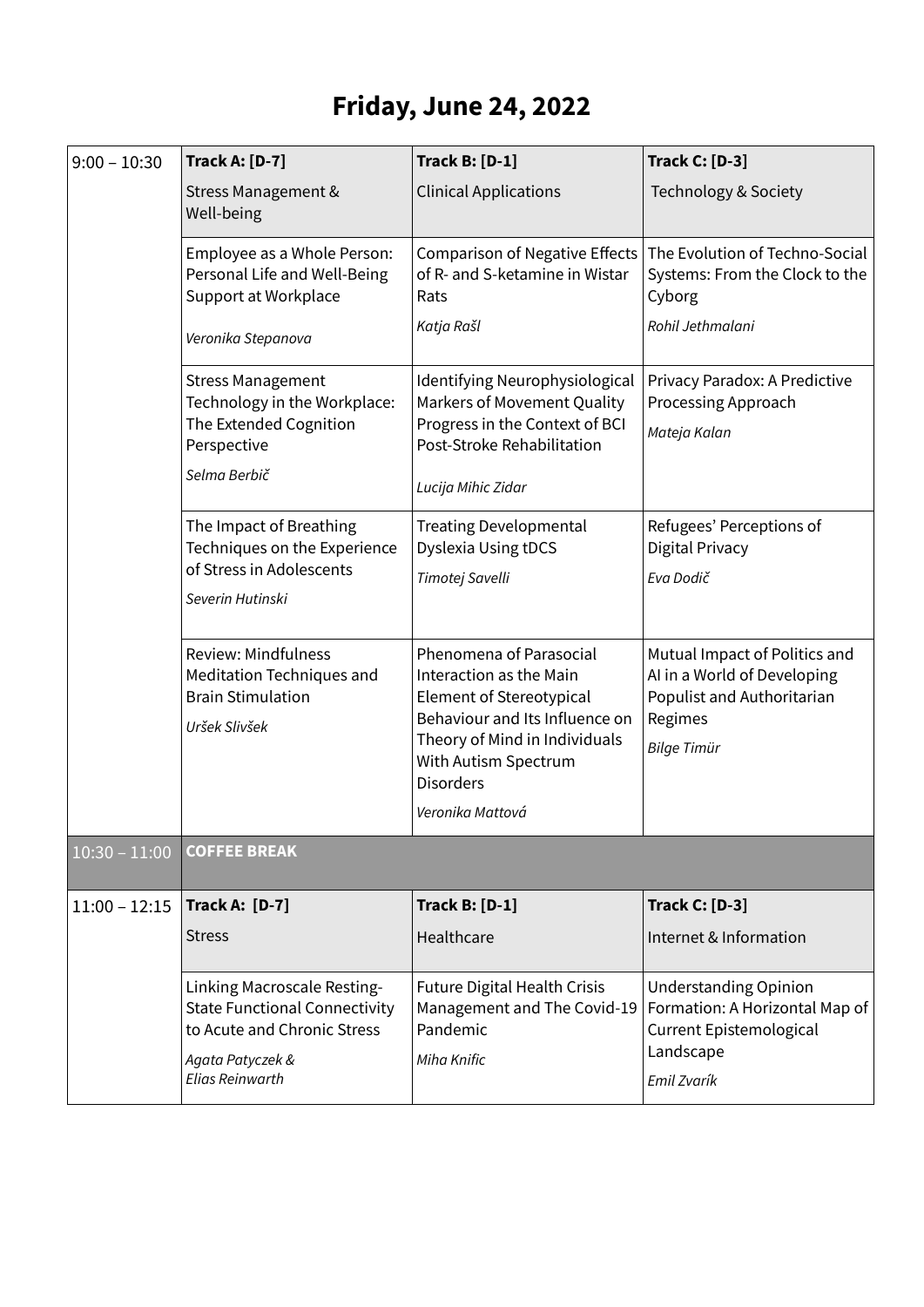|                 | Linking Macroscale Resting-                                                             | Assisted Suicide in Austria:                              | ADHD Truths and Myths: A                              |
|-----------------|-----------------------------------------------------------------------------------------|-----------------------------------------------------------|-------------------------------------------------------|
|                 | <b>State Functional Connectivity</b>                                                    | Attitudes, Experiences, and                               | Qualitative Exploration of                            |
|                 | to Acute and Chronic Stress                                                             | <b>Support Needs of Palliative</b><br><b>Care Nurses</b>  | Reddit's /r/ADHD Community                            |
|                 | Agata Patyczek &<br><b>Elias Reinwarth</b>                                              | Arzu Petersen                                             | Marek Bodinger                                        |
|                 |                                                                                         |                                                           |                                                       |
|                 | <b>Effects of User Interface</b>                                                        | Intelligent Assistive                                     | Psychological Interventions                           |
|                 | <b>Assertiveness on Acute Stress</b><br>and Performance in a Takeover                   | <b>Technology and Family</b><br>Caregivers of People with | Against Susceptibility to Fake<br>News About COVID-19 |
|                 | Request                                                                                 | Dementia: Does It "Work"?                                 | Beáta Sobotova                                        |
|                 | Vanessa Kraut                                                                           | Klara Dečman                                              |                                                       |
| $12:15 - 14:00$ | <b>LUNCH BREAK</b>                                                                      |                                                           |                                                       |
|                 |                                                                                         |                                                           |                                                       |
| $14:00 - 15:00$ | Plenary Talk: Faking Emotions and a Therapeutic Role for Robots and Chatbots: Ethics of |                                                           |                                                       |
|                 | <b>Using AI in Psychotherapy [D-7]</b>                                                  |                                                           |                                                       |
|                 | Bipin Indurkhya (Jagiellonian University in Krakow)                                     |                                                           |                                                       |
| $15:00 - 15:15$ | <b>SHORT BREAK</b>                                                                      |                                                           |                                                       |
| $15:15 - 16:00$ | <b>Track A: [D-7]</b>                                                                   | <b>Track B: [D-1]</b>                                     | <b>Track C: [D-3]</b>                                 |
|                 | Visual Memory & Imagination                                                             | Cognitive Performance                                     | <b>Extending Cognition</b>                            |
|                 | Memorability: Differences                                                               | The Impact of Availability of                             | About the Second Brain and Its                        |
|                 | Between Children and Adults                                                             | Monoaminergic Precursors on<br><b>Human Cognition</b>     | Citizens                                              |
|                 | Maruša Sirk                                                                             | Martin Konečný                                            | Elias Lemmel                                          |
|                 |                                                                                         |                                                           |                                                       |
|                 | Aphantasia: An<br>Interdisciplinary Introduction                                        | Effects of Heat Stress on<br><b>Cognitive Performance</b> | The 4E Approach to Behavior<br>Change                 |
|                 | to Blind Imagination                                                                    | Sara Podgornik                                            |                                                       |
|                 | Adrian Lüssing                                                                          |                                                           | Yilan Liu                                             |
| $16:00 - 16:30$ | <b>COFFEE BREAK</b>                                                                     |                                                           |                                                       |
| $16:30 - 18:00$ | <b>Poster Session 2</b>                                                                 |                                                           |                                                       |
|                 |                                                                                         |                                                           |                                                       |
|                 |                                                                                         |                                                           |                                                       |
|                 |                                                                                         |                                                           |                                                       |
|                 |                                                                                         |                                                           |                                                       |
|                 |                                                                                         |                                                           |                                                       |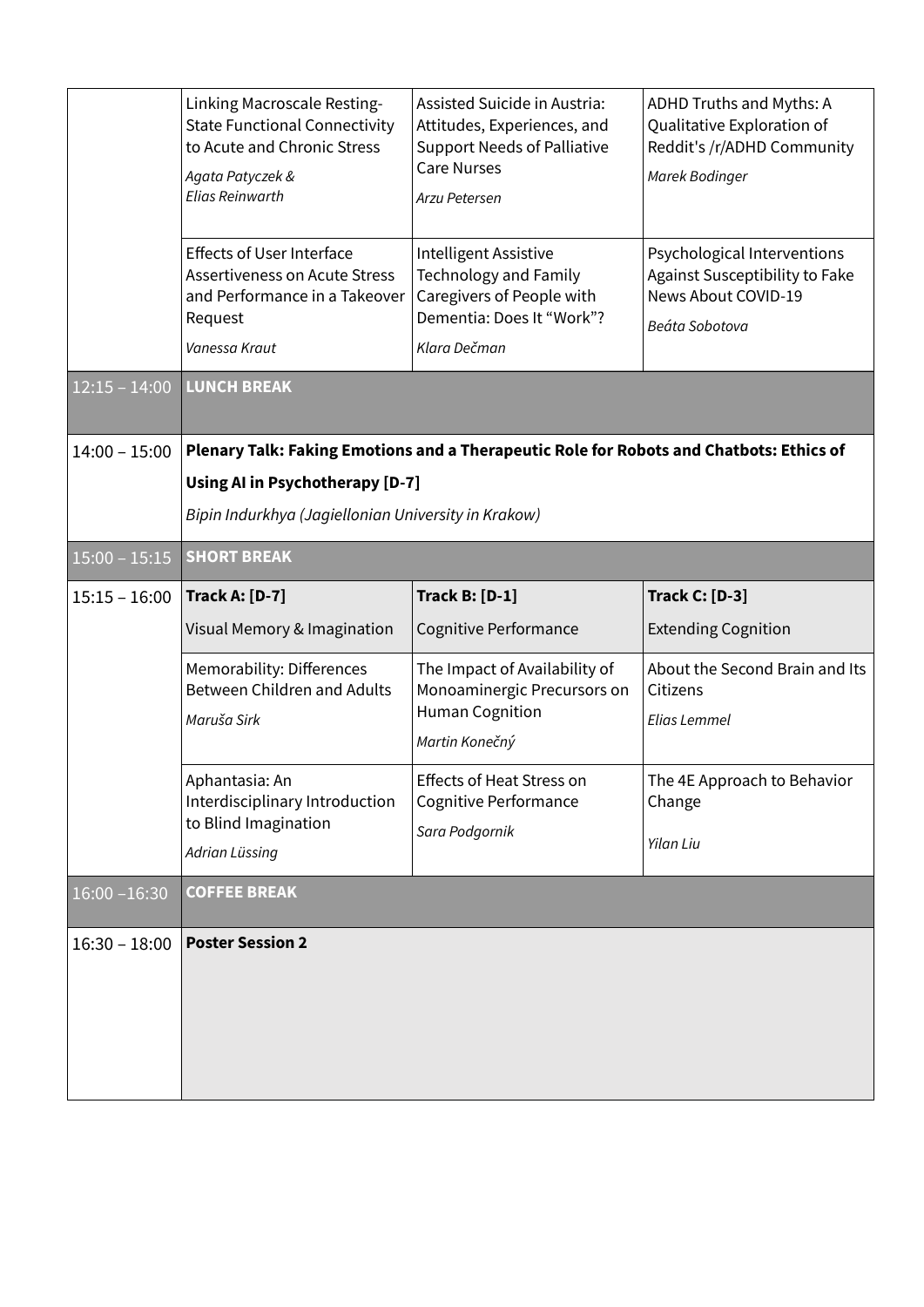## **Saturday, June 25, 2022**

| $9:00 - 10:15$  | <b>Track A: [D-7]</b>                                                                                                                                                       | <b>Track B: [D-1]</b>                                                                                                             | <b>Track C: [D-3]</b>                                                                                         |  |
|-----------------|-----------------------------------------------------------------------------------------------------------------------------------------------------------------------------|-----------------------------------------------------------------------------------------------------------------------------------|---------------------------------------------------------------------------------------------------------------|--|
|                 | Sounds, Learning & Perception                                                                                                                                               | Depression                                                                                                                        | Human-Computer Interaction                                                                                    |  |
|                 | Inside Voices: Studying the<br><b>Maternal In-Nest Vocalisations</b><br>of The Kea Parrot (Nestor<br>Notibilis)<br>George McClelland                                        | Human Gut Microbiome<br><b>Biomarkers for Prediction of</b><br>Depression<br>Maša Primožič                                        | Human-Al Interaction: History<br>and Design<br>Elisabeth Delgado Mas                                          |  |
|                 | Phonaesthetics & Familiarity:<br>The Influence of L1 on<br>Language Perception<br>María Silva Azúa                                                                          | <b>Classification of Forum</b><br>Questions About Depression<br>with Machine Learning<br>Anja Stiplovšek Terglav                  | Human-Robot Interaction: The<br>Role of Presence and Gaze<br>Kassandra Friebe                                 |  |
|                 | Effects of Soundscapes on<br>Cognitive Processes in<br>Education<br>Andrej Filipič                                                                                          | <b>Using Personalized Network</b><br><b>Models to Differentiate</b><br>Between Unipolar and Bipolar<br>Depression<br>Anja Levačić | What Makes a Robot?<br>Understanding Perceptions of<br>Robots Using a Draw-A-Robot<br>Task<br>Jan-Ove Wiesner |  |
| $10:15 - 10:45$ | <b>COFFEE BREAK</b>                                                                                                                                                         |                                                                                                                                   |                                                                                                               |  |
| $10:45 - 12:15$ | <b>Alumni Panel [D-7]</b>                                                                                                                                                   |                                                                                                                                   |                                                                                                               |  |
|                 | Asena Boyadzhieva (University of Vienna)                                                                                                                                    |                                                                                                                                   |                                                                                                               |  |
|                 | Peter Hochenauer (University of Vienna)<br>Lenart Motnikar (University of Ljubljana)<br>Lena Müller-Naendrup (University of Vienna)<br>Aleš Oblak (University of Ljubljana) |                                                                                                                                   |                                                                                                               |  |
|                 |                                                                                                                                                                             |                                                                                                                                   |                                                                                                               |  |
|                 |                                                                                                                                                                             |                                                                                                                                   |                                                                                                               |  |
|                 |                                                                                                                                                                             |                                                                                                                                   |                                                                                                               |  |
|                 | Xenia Poslon (Comenius University Bratislava)                                                                                                                               |                                                                                                                                   |                                                                                                               |  |
| $12:15 - 14:00$ | <b>LUNCH BREAK</b>                                                                                                                                                          |                                                                                                                                   |                                                                                                               |  |